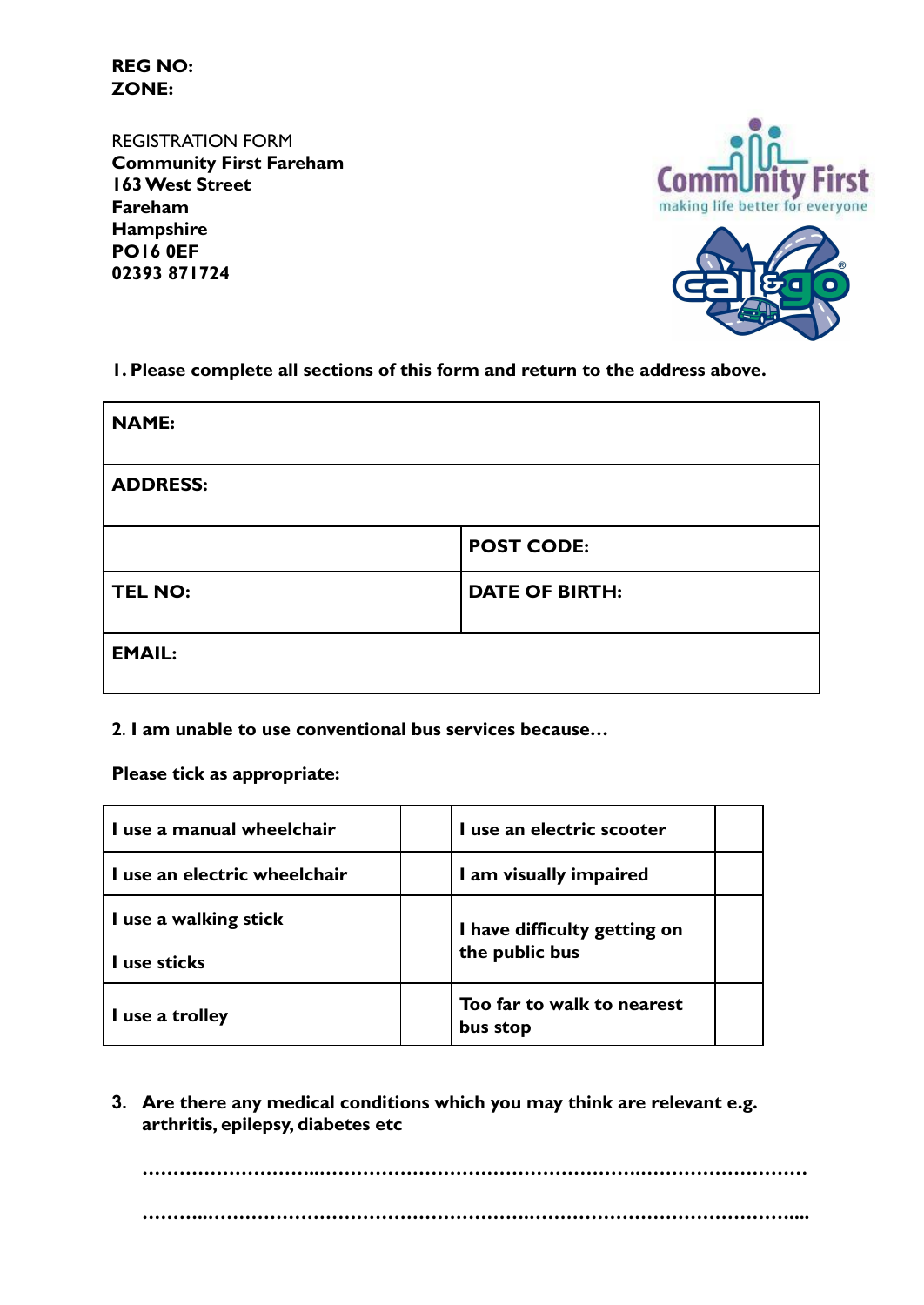|    | 4. Do you have an over 60's or Disabled bus pass? Yes $\Box$ No $\Box$     |
|----|----------------------------------------------------------------------------|
|    |                                                                            |
|    |                                                                            |
|    | Expiry date                                                                |
| 5. | If it is essential that you bring someone to assist you, please state why? |
|    |                                                                            |
|    |                                                                            |
|    |                                                                            |
|    | 6. Who would you like us to contact in an emergency?                       |
|    |                                                                            |
|    |                                                                            |
|    | Telephone Number: Daytime: Evening:                                        |
|    |                                                                            |
|    |                                                                            |

Please note that:

- □ Seatbelts must be worn at all times unless you are medically exempt. If so, please enclose a copy of your certificate.
- ❑ Your details will be held electronically by Community First. Community First complies with the 2018 Data Protection Act (GDPR).

# **7. Please read, date and sign Community First Terms of Service**

## **Terms of Service**

## **Introduction**

The following terms and conditions (the "Terms") apply to our provision and your use of Community First transport services (including Call and Go, Dial a Ride, Community Transport Hire and Volunteer Driver schemes) These Terms incorporate a summary of our privacy policy which is also available via our website [https://www.cfirst.org.uk/privacy-policy/.](https://www.cfirst.org.uk/privacy-and-cookies-policy/)

Please read these Terms carefully. If you do not agree to these Terms, you must not use the Service.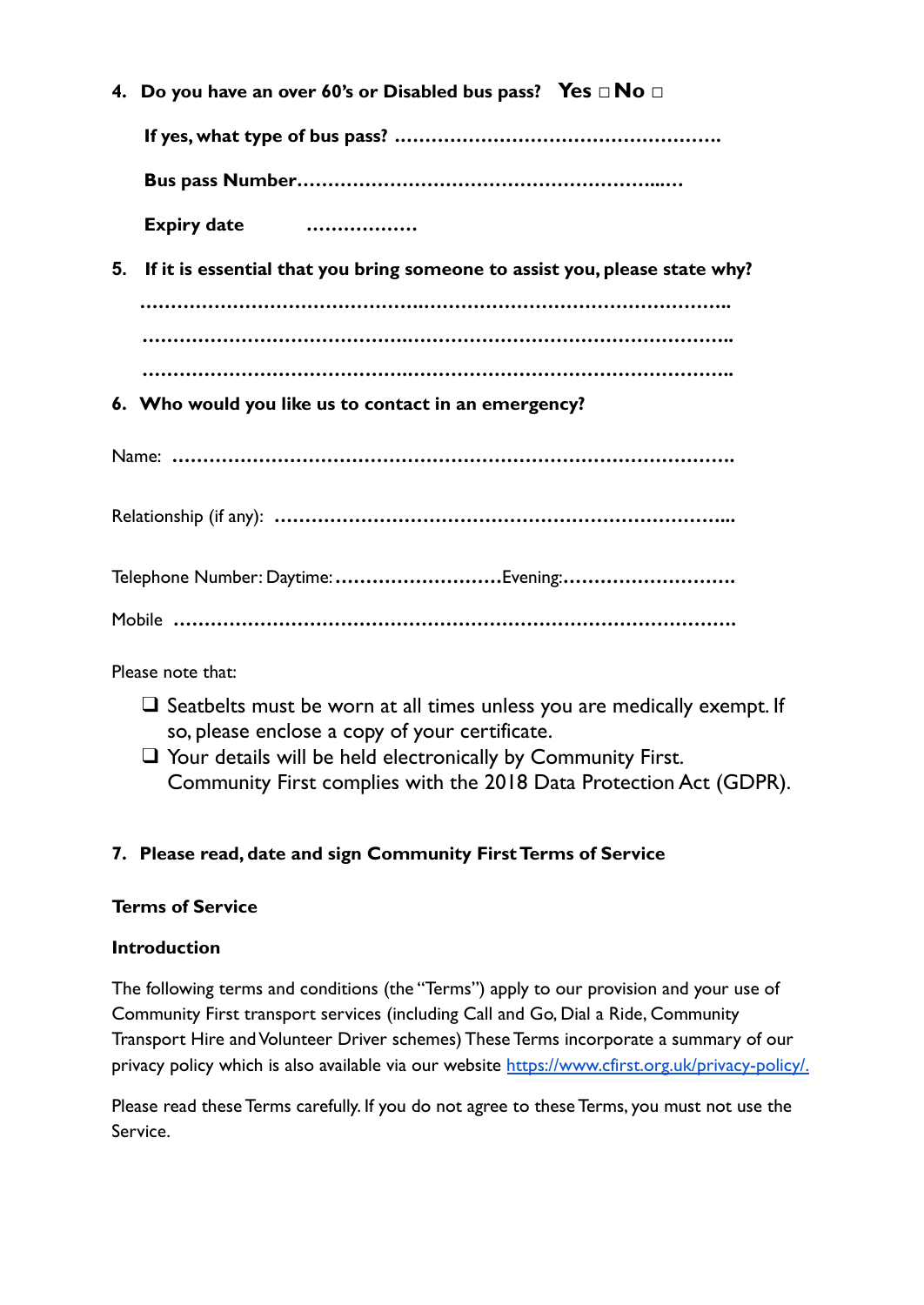#### **Your Information**

With respect to your rights and our responsibilities under these terms of service,'we' (Community First) will: Comply at all times with Data Protection Legislation and shall deliver our services in such a way as keep your information safe.

Specifically we will:

- (a) Maintain up to date records of where and why and how we process your information under our responsibility and make those records available to you on request.
	- (b) Process your Personal Information only in accordance with the consent for which you gave it to us, as set out in these terms of service and for no other purpose;
	- (c) Process your Personal Information only to the extent, and in such manner, as is necessary for the provision of the service this is taken to be for two years or as is required by Law or any Regulatory Body;
	- (d) Implement appropriate measures to protect your Personal Information against a breach of security caused by unauthorised or unlawful processing and against accidental or unlawful destruction, loss, damage, alteration or unauthorised disclosure of or access to your Personal Information.
	- (e) Ensure our measures reflect the risk of harm which might result from any such breach of security having regard to the nature of the type of Personal Information protected as required by Article 32 -36 GDPR.
	- (f) Take adequate measures to ensure the reliability of any third party supplier Personnel who are authorised access to your Personal Information;
	- (g) Ensure that third party supplier Personnel without appropriate authority do not have access to the Personal Data.
	- (h) Seek your explicit permission, before sharing your information with any subcontractors or affiliates for the provision of the Services and oblige by way of contract or other legal authority any Subcontractors or affiliates to comply with the same data protection obligations as those set out in these Terms of Service.
	- (i) Inform you where Personal Data is stored outside of the EAA Community First use Google Gsuites for cloud hosted infrastructure services. Google services are compliant to EU-US Privacy Shield agreement and GDPR compliant.A copy of Google's white paper on GDPR compliance can be [accessed here](https://services.google.com/fh/files/misc/google_cloud_and_the_gdpr_english.pdf) and can be made available on request.
	- (j) Ensure that all our representatives with access to your Personal Information receive an adequate level of training in data protection
	- (k) Ensure that our representatives do not publish, disclose or divulge any of your Personal Information to any third party unless your explicit consent has been given or unless required to do so under law.